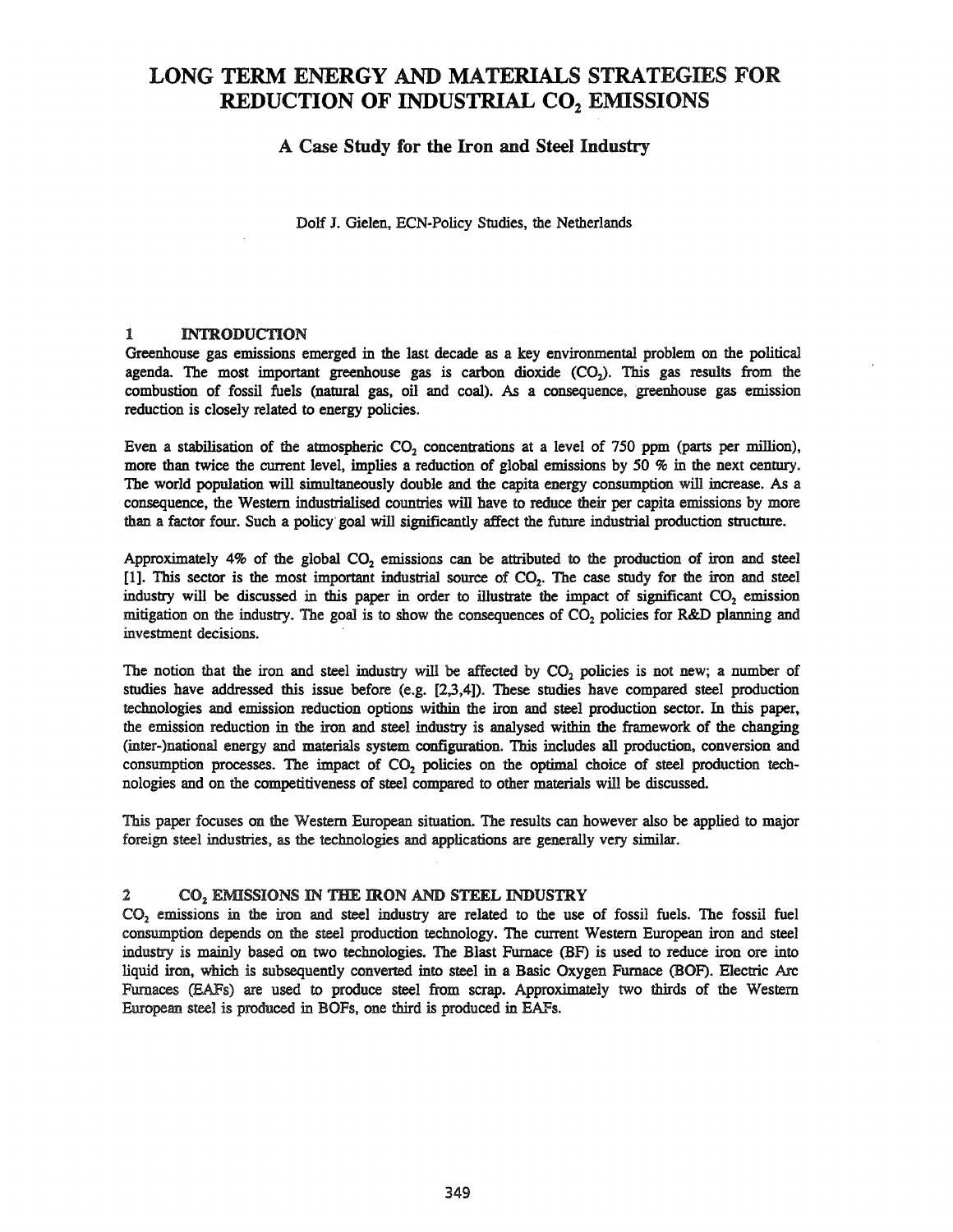Figure 1: *Primary energy consumption for BF/BOF and scrap/EAF in the Dutch situation*



TOTAL 20.7 GJ/t SHEET TOTAL 9.4 GJ/t WIRE

Scrap based EAF production requires considerably less energy than the BFIBOF route, mainly because the chemical energy for the ore reduction can be saved. The preparation of coke, ore pellets, or sinter for the BF requires also considerable amounts of energy. Figure 1 shows an analysis of the energy consumption of the blast furnace and the electric arc furnace route. The data refer to the Dutch situation with relatively low energy consumption for the blast furnace route, compared to other Western European countries.

Table 1:  $CO<sub>2</sub>$  *emissions of fossil fuels*

|             | [ƘG/GJ] |
|-------------|---------|
| COKE        | 108     |
| COAL        | 95      |
| OIL         | 73      |
| NATURAL GAS | 56      |

Blast furnaces are predominantly fueled with coal and coke (a coal product). The specific  $CO<sub>2</sub>$  emission coefficient of coal is in the range of 95-105 kg CO/OJ (GigaJoule), depending on the content of volatile matter. This emission coefficient is high compared to other fossil fuels (see Table 1) [5]. As a consequence, the coal based steel industry is an important source of  $CO<sub>2</sub>$ .  $CO<sub>2</sub>$  is also emitted during iron production because of the decarbonisation of limestone  $(CaCO<sub>3</sub>)$ . Limestone is added to the blast furnace charge in order to reduce the impurity content of the iron product The decarbonisation represents approximately 0.075 t  $CO<sub>2</sub>$  emissions per tonne steel (1 t = 1 metric tonne).

The specific  $CO<sub>2</sub>$ -emissions per tonne steel cannot be calculated straightforward from the energy balance of the steel industry because of the significant amount of energy by-products: coke oven gas, blast furnace gas and BOF-gas. If these gaseous energy carriers are sold, their  $CO<sub>2</sub>$ -emission can either be allocated to the user of the gas (generally a power producer) or to the steel industry. In this study, the emissions related to the use of the off-gases for power production are allocated to the steel industry.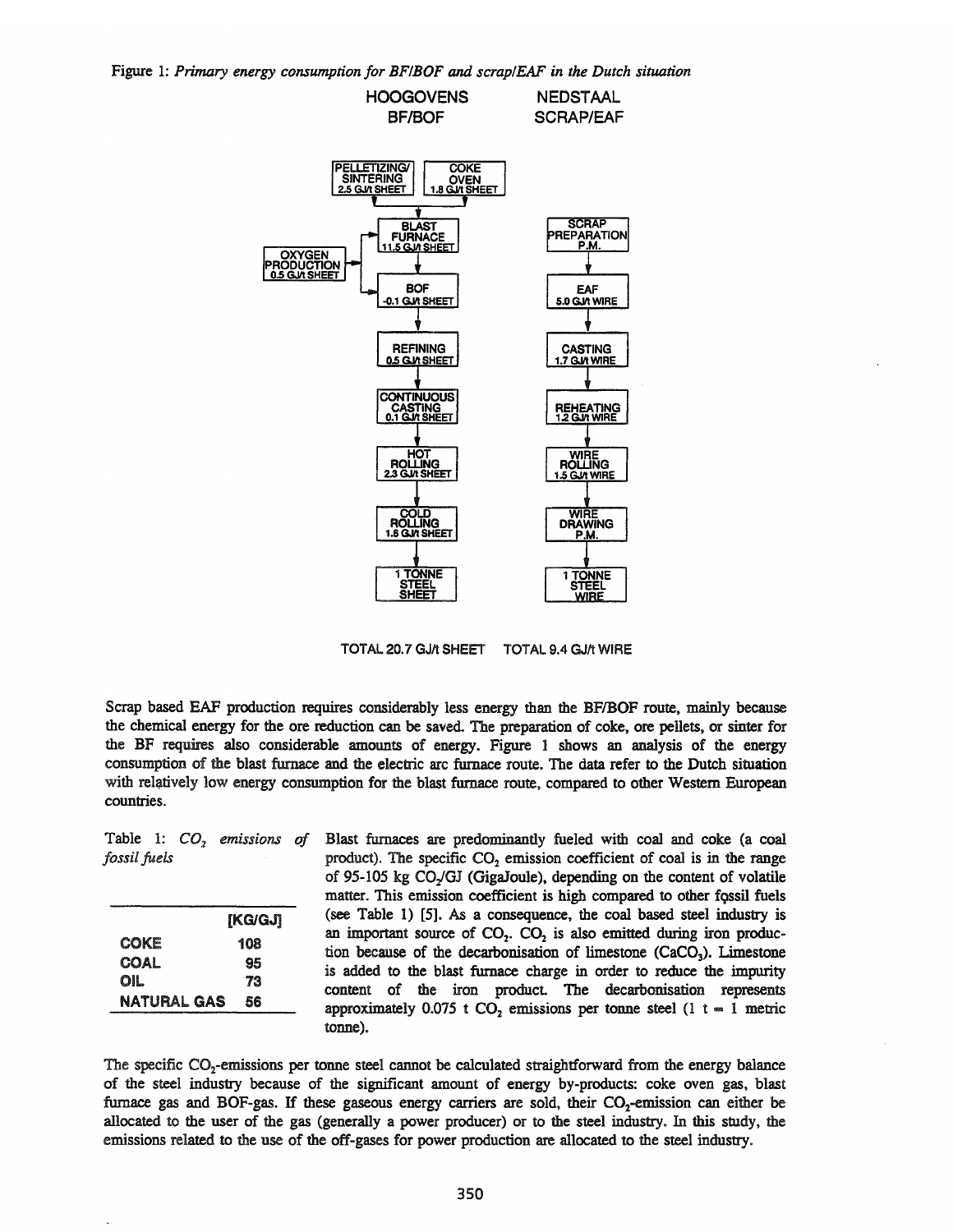However, the simultaneous reduction of the ermsslons because of the reduced power production elsewhere is also attributed to the steel industry.

In Europe, national electricity production ranges from nuclear or hydropower plants with zero  $CO<sub>2</sub>$ emissions to coal fired power plants with  $0.3$  t CO<sub>2</sub> per GJ electricity. On average, electricity is produced with a specific  $CO_2$  emission of approximately 0.1 t  $CO_2$  per GJ electricity. With such a reference value, the CO<sub>2</sub>-emissions per tonne cast BOF-steel are approximately 1.8  $t/t$ , the emissions for one tonne cast EAF-steel are approximately  $0.3$  t/t.

However, the cast steel is not the fmal product Steel slabs and blooms are further processed into sheets, tubes, wire etc.. The CO<sub>2</sub>-emissions of steel rolling and finishing depend to a large extent on the product type, and ranges from 0.1 *tit* for hot rolled sheet to 1 *tit* for thin drawn wire. An average emission for rolling and finishing of 0.4 *tit* results in a total emission of 2.2 *tit* for the blast furnace route and 0.7 *tit* for the EAP route. The total emission (assuming best practice steelmaking) for the Western European steel industry is approximately 250 Mt per year (Megatonnes  $= 10^6$  t). As the total Western European CO2-emission is approximately 3500 Mt per year, this represents 7% of the total Western European emission. This contribution is well above the global average of 4%. The difference is related to the strong European export position for steel, steel products and steel scrap that is discussed in Section 4.

#### 3 THE STEEL MARKET

A division of the steel consumption into semi-finished steel products is shown in Figure 2 [6]. The bulk of the steel is consumed as wire rod (12%), merchant bars (19%) or sheet (48%). Wire rod is used for wire drawing and reinforcement bars, merchant bars are especially used in the building sector. Sheet is used in a number of consuming branches like tube production, mechanical engineering, transportation equipment production and the metal goods sector.

While steel has been used for more than 100 *1990 (weight fractions)* years, the number of steel qualities is still rapidly increasing. Because of competition from aluminium and plastics in certain market segments, steel producers have developed a large number of new steel qualities with increased strength, enhanced fracture toughness, improved formability etc.. Over 50% of the products that are sold by many steel companies today could not have been produced ten years ago. New steel qualities are based on new combinations of alloying elements and finishing techniques. The secondary steel metallurgy with technologies like vacuum oxygen degassing (VOD) and ladle refining furnaces (LF) has aliowed the production of steel with much lower impurity contents and the improved control of the chemical composition. The corrosion resistance of steel has been significantly increased by development of metal and organic coatings.

Figure 2: *Steel consumption in the European Union,*



Steel meets in each consuming branch different quality criteria. The criteria are determined by the product specifications and the manufacturing process. The minimum amount of steel is in most applications determined by the strength requirements, ductility and weldability. The steel properties depend on the crystal structure, the chemical composition and the grain size. These parameters can be influenced by the steel production conditions (see Section 4).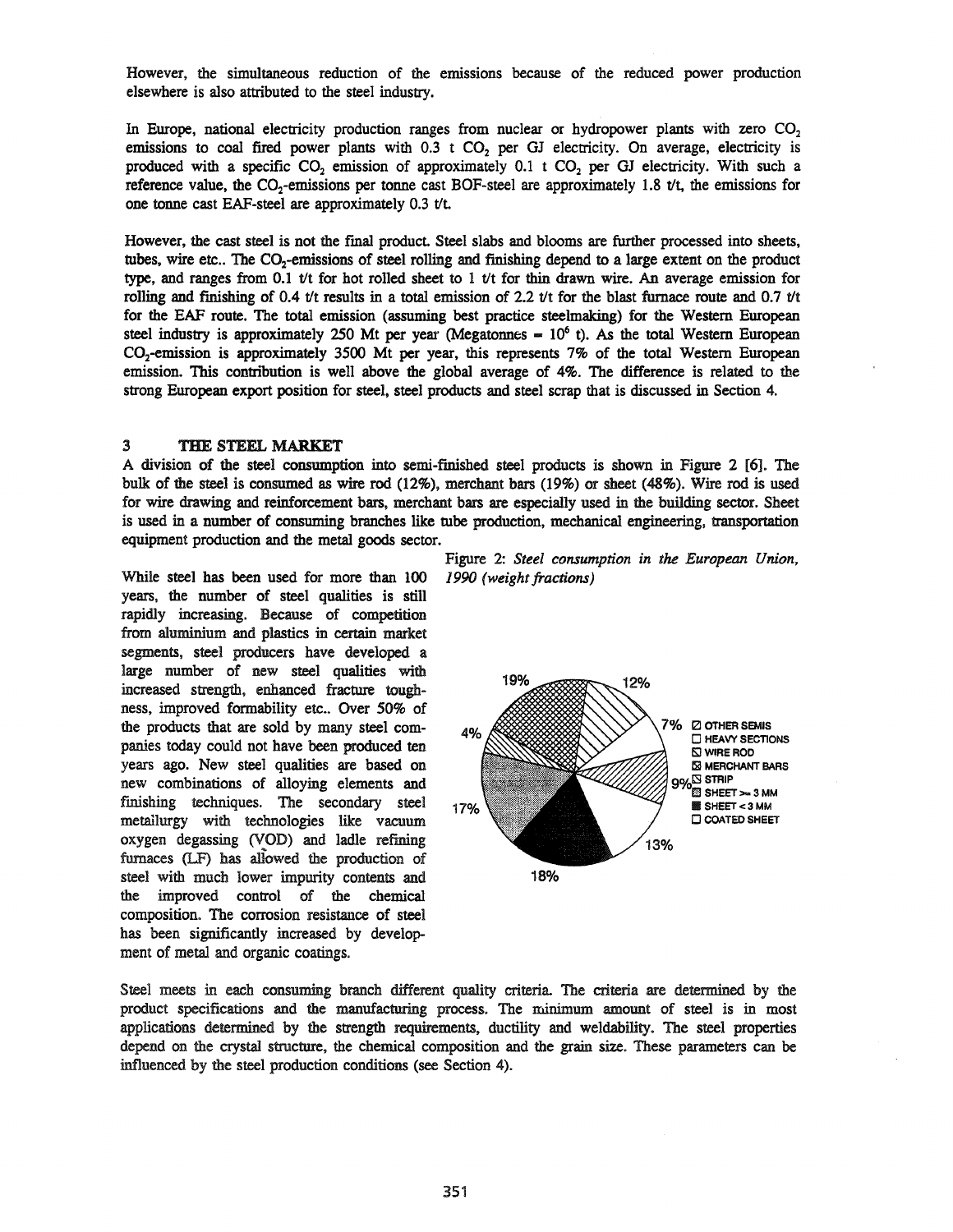# 4 ANALYSIS OF CO<sub>2</sub> MITIGATION OPTIONS

A number of strategies exist to reduce industrial  $CO<sub>2</sub>$  emissions. The Intergovernmental Panel on Climate Change (IPCC) lists the following options for mitigation of industrial  $CO<sub>2</sub>$  emissions [7]:

- fuel switch
- increased energy efficiency
- CO<sub>2</sub> removal and storage
- recycling and reuse
- dematerialisation and materials substitution

This generic list of improvement options can also be applied to the iron and steel industry.

#### Fuel switch

The main  $CO<sub>2</sub>$  emissions in the iron and steel industry arise during the production of steel from iron ore. The current blast furnace iron production is based on coal as energy source. Other fuels can however also be used for production of either iron or DR!. Oil, natural gas, hydrogen, electricity, plastic waste and biomass can either partially or completely replace coke and coal in the production of steel from iron ore. Hydrogen, electricity and biomass are CO<sub>2</sub>-free energy carriers. The use of oil, natural gas, and plastic waste (an oil product) results in lower CO<sub>2</sub> emissions than the use of coal and coke (see Table 1).

Oil injection in blast furnaces has been common practice up to the oil crises in the 70's. In a similar way, plastic waste can be injected into the blast furnace. Natural gas can be used for production of DR! (Direct Reduced Iron). DRI is produced through reduction of iron ore in its solid state. This product can substitute scrap in EAF steel production. 23 Mt DR! was produced in 1993, representing 5% of the total global pig iron production for steelmaking.

With regard to the CO<sub>2</sub>-free energy carriers, hydrogen can also be used for DRI production. Electricity based plasma can be used to heat the blast furnace. It substitutes the injection of fossil fuels like coal or oil. Biomass can be converted into charcoal, a product with a similar chemical structure as coke. The Brazilian iron production is currently still to a large extent based on the use of charcoal (7 Mt iron per year, 1.2% of the global iron production). If the biomass is renewable, this route allows the production of iron without (net)  $CO_2$  emissions, because the  $CO_2$  that is released has previously been stored by the tree.

#### Increased energy efficiency

Significant energy efficiency improvements are still possible in the steel production process. First of all, the average European steel producers use 25% more primary energy than the best practice steelmaking would require [8]. But even the best practice steelmaking can be further improved.

The theoretical minimum energy consumption for steel production is only 6.7 *GIlt* (Haematite iron ore,  $Fe<sub>2</sub>O<sub>3</sub>$ ). If this figure is compared to the actual energy consumption for steel production in Figure 1 (from ore to BOF-liquid~steel), the theoretical saving potential is still two thirds of the current energy consumption. Hoever, this value overestimates the saving potential. The sensible heat of liquid steel cannot be recovered, the decarbonation of CaCO<sub>3</sub> requires considerable amounts of energy. 10 *GI/t* is a more realistic estimate for the minimum energy requirement. This leaves a long term energy saving potential of 50% compared to the current best practice steelmaking in Western Europe.

Such significant savings would however imply radical changes in the steel production process. The current relatively high energy consumption of the blast furnace steelmaking is not related to the inefficiency of the actual chemical reduction process that takes place in the blast furnace. The energy consumption of coke and ore preparation processes and the steel finishing processes are the main causes (see Figure 1). As a consequence, current research focuses on steelmaking with fewer and more efficient preparation and finishing steps.

Examples are the smelting reduction processes like Corex that can use coal instead of coke to produce liquid iron from iron ore. The Cyclone Convertor Furnace (CCF) is another promising technology that uses coal and ore fines for liquid iron production. Such a design would replace both coke making and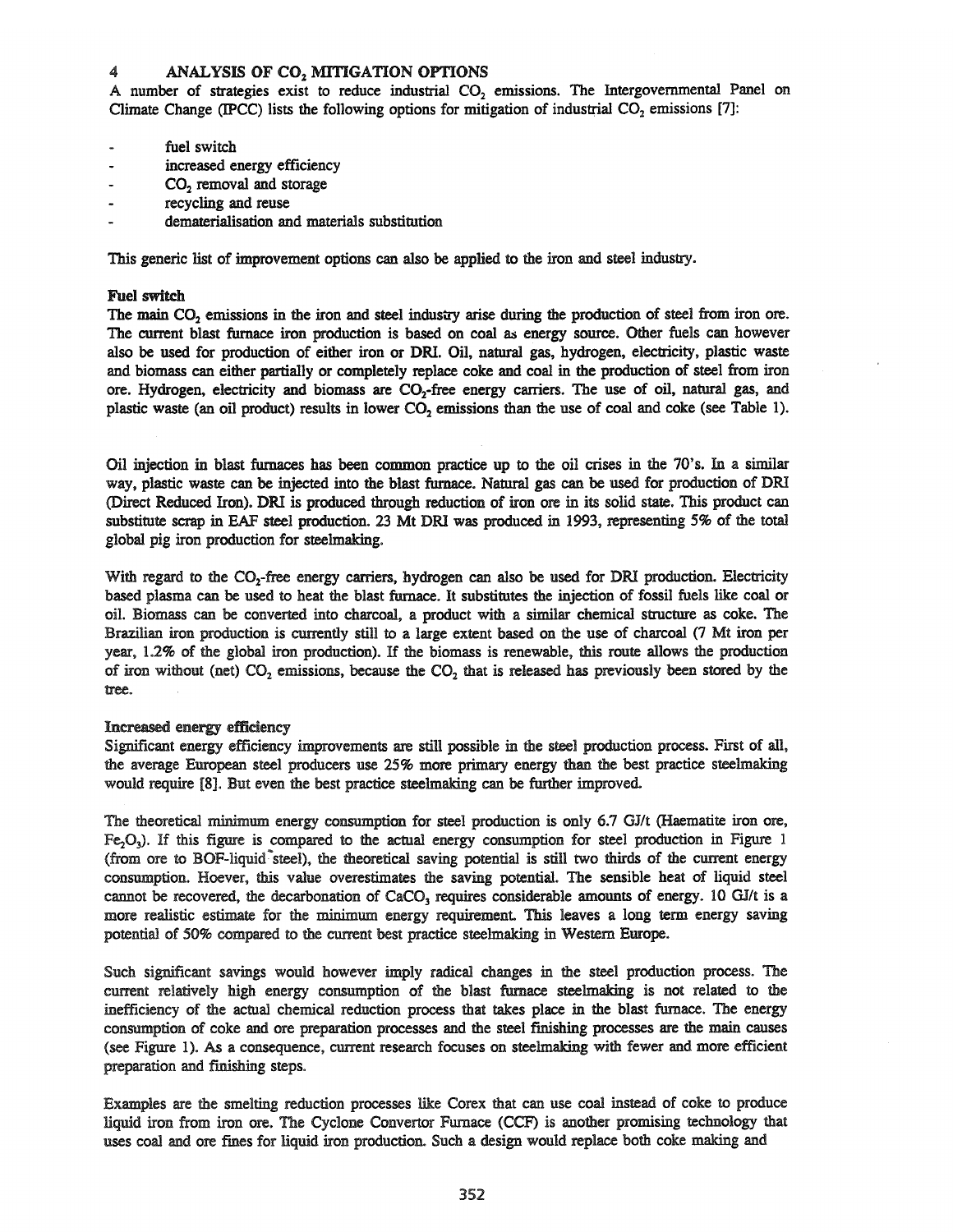ore agglomeration.

Similar radical improvements are currently being introduced in the finishing section. Continuous casting has replaced the ingot casting process in the last two decades. Thin slab casting, strip casting and direct rolling 'will further reduce the energy consumption and materials losses in the rolling sections.

A reduction in energy consumption from the 21 *GIlt* for cold rolled sheet in Figure 1 to 15 *GJ/t* seems possible in the next 25 years. In practice, these reductions will not be introduced at once due to the very high investment costs and the long remaining life of the existing capital equipment. A gradual decline in the average specific energy consumption for iron and steel production in Western Europe seems however certain for the next decades.

# $CO<sub>2</sub>$  removal and storage

 $CO<sub>2</sub>$  can also be removed from off-gases before they are emitted into the atmosphere [9]. This  $CO<sub>2</sub>$  can be stored in empty gas and oil fields or in aquifers (underground water reservoirs).  $CO<sub>2</sub>$  injection into depleted oil fields is a technology that is currently widely applied for enhanced recovery in the oil industry. The storage potential of aquifers is equivalent to the global anthropogenic  $CO_2$  emission of decades or even hundreds of years.

In principle,  $CO<sub>2</sub>$  removal can be applied for all off-gas types. However, the removal costs are lower per tonne  $CO<sub>2</sub>$  if the off-gases contain higher concentrations of  $CO<sub>2</sub>$ . The concentrations are higher for the oxygen blown Corex and CCF processes than for the blast furnace, that operates with (oxygen enriched) air. In DRI production,  $CO<sub>2</sub>$  removal is currently already applied in order to allow the recycling of offgases. This recycling enhances the energy efficiency of the process. Because  $CO<sub>2</sub>$  is already removed, the additional costs for  $CO_2$  removal and storage (per tonne  $CO_2$ ) are lower for the HYL DRI production processes than for the iron production processes.

# Recycling and reuse

Scrap based steel production results in considerably lower  $CO<sub>2</sub>$  emissions than ore based steel production. If the fraction of scrap based EAF steel production could be increased, this would also reduce  $CO<sub>2</sub>$ emissions. The potential of this option is limited by the scrap availability.



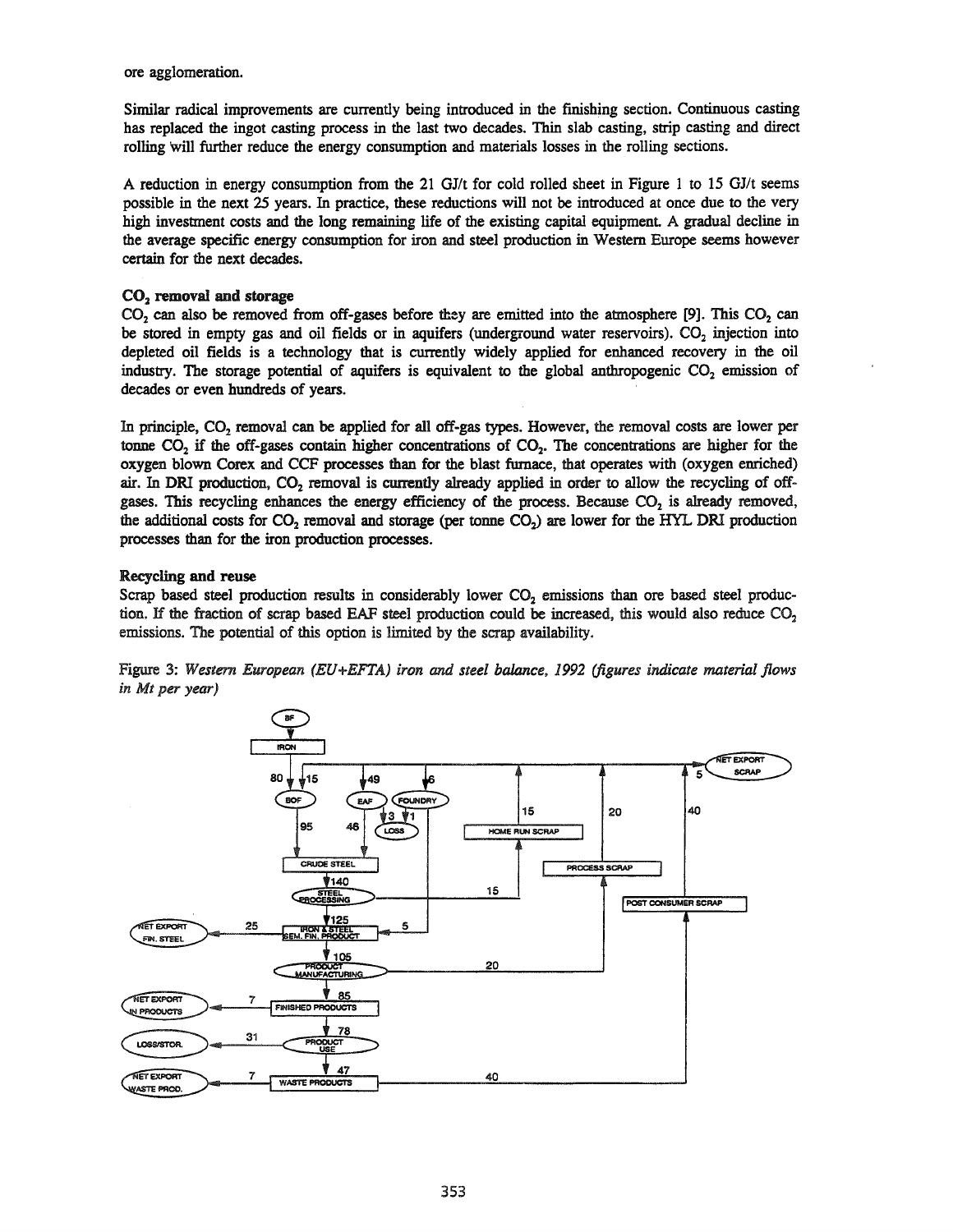Figure 3 shows a steel balance for Western Europe. Significant amounts of steel, steel products, used products and even steel scrap are exported. Moreover, significant amounts of steel are stored in the still increasing stock of buildings, infrastructure and other long life capital equipment: the number of new buildings exceeds the demolition of old buildings by a factor four. Scrap recovery can be increased through improved waste separation systems, for example for municipal solid waste (MSW) [10]. However, the potential for increased scrap recovery is probably less than 10 Mt per year.

Another main barrier for increased scrap use is the product quality. The impurity content (Cu+Sn+Ni+Cr+Mo) of the feed material (scrap or iron ore) determines the steel quality. The impurity content of scrap can significantly differ for different scrap qualities. The quality is the highest for home run scrap (that is generated within the steel industry) and the lowest for certain types of post consumer scrap, like shredded cars [11]. Especially for the high purity steel qualities, like cold rolled sheet, impurities pose a serious problem. Post consumer scrap cannot be used to produce steel with very low impurity contents, unless expensive scrap purification technologies are applied.

#### Dematerialisation and materials substitution

Apart from the reduction of the CO<sub>2</sub> emissions related to the production of one tonne of steel, a reduction of the amount of tonnes can also reduce the emissions from the iron and steel industry. This reduction can be achieved through increased efficiency in the use of steel (deliver the same or even more product service with less material, which is called dematerialisation) or through substitution of materials (also called transmaterialisation).

Product specifications that determine the materials consumption can be split into the specifications for semi-finished products like steel sheet, steel mbes etc. and the specifications for the product service to the consumer, like for example the transportation service from A to B or the shelter service of a dwelling. The product services offer much more potential for increased materials efficiency than the steel products because of the much wider scope of options that can be considered. However, the substimtion of passenger cars by trains and buses (substimtion of product services) is not the same as the substimtion of steel by aluminium in passenger cars, because many consumers perceive that their lifestyle is affected in the frrst case. The following analysis includes only materials options where technical constraints dominate the long-term improvement potential.

Improved materials quality has also significant potential for light weight product design. New Dual Phase steel qualities can be applied for bulk products like steel reinforcement bars. They can result in a 20% weight saving [12]. UltraHigh-Carbon Steels (UHCSs), consisting of fine ferrite grains with fine spheroidized carbides have higher tensile strength but the same ductility as high-carbon steels that are currently used. They can be used for wire, reinforcement bars and machining equipment They can increase the tensile strength by more than 25%, while keeping the ductility at the same level. This results in significant weight saving in simations where strength determines the minimum amount of material [13]. New qualities of cold-resistant micro-alloyed higher strength steel for welded pressure vessels reduce the weight by 17-30% compared to the conventionally applied steel qualities [14]. New steel qualities for beverage cans reduce their weight from 24 to 18 grammes, a reduction by 25%.

Steel quality can be increased through improved control of the chemical composition and the grain size. Thermo-Mechanical Control Processing (TMCP) can be applied for improved control of the formation of the steel microstrocture, a key parameter for steel strength. The introduction of thin strip casting and new rapid solidification processes shows also a significant potential for development of new steel qualities that can increase the materials efficiency.

Re-design can reduce the weight of steel car bodies by 40% [15]. Honeycombed indentations in food cans (''Hexacans'') reduce their weight by 30%. Similar design improvements can be introduced for many other products.

Less rigid product standards and improved quality control pose also a significant potential for increased materials efficiency. The minimum proof strength quoted by manufacturers may be significantly underestimated, especially for thin plate. In one random example, out of 36 tests on stainless steel, the average strength was 40% greater than the quoted minimum and the lowest exceedence was 26% [16].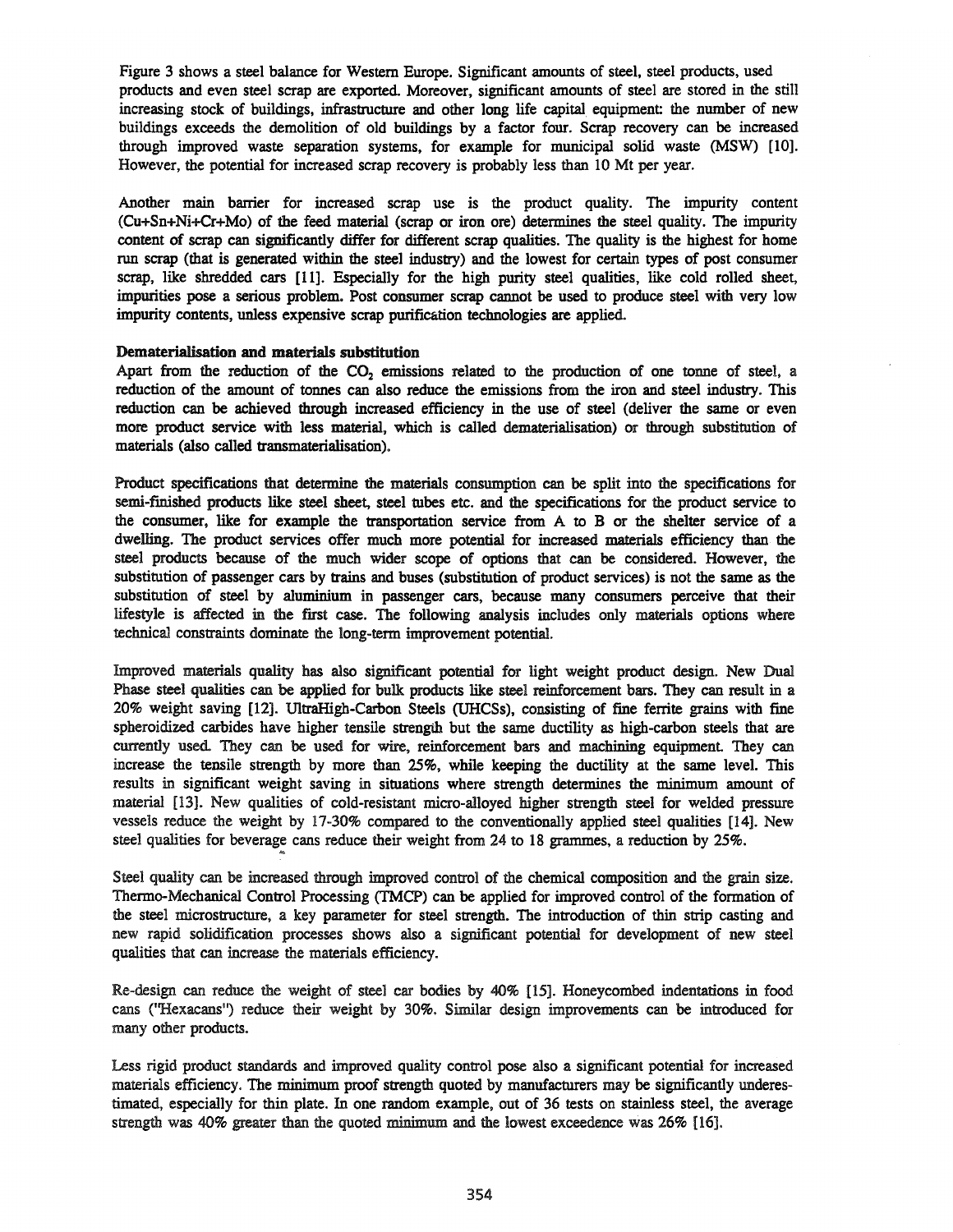One type of dematerialisation concerns the increased life of products and product parts. If products are discarded before the end of their technical life, increased product life can reduce the steel consumption. Second hand shops, product dismantling schemes or renovation schemes can increase the economic product life through reuse. If the technical product life is limiting longer product use, improved steel qualities, coatings, or improved product maintenance can increase the product life.

In conclusion, it is assumed that the average saving potential through improved materials quality and product design is still in the range of 25%.

The production volume of steel may also be affected by intermaterial substitution. The major competitors of steel are aluminium and plastics in the transportation market and concrete and wood products for the building and construction market. It is beforehand unclear how CO<sub>2</sub> emissions will influence the intermaterial competition, and if steel will benefit or suffer. An increasing  $CO<sub>2</sub>$  emission in the iron and steel industry may result in a decreasing total  $CO_2$  emission, if other materials with high specific  $CO_2$ emissions per unit of product service (like cement or aluminium) can be substituted. A product life cycle approach is required for proper assessment

# 5 THE MARKAL MODELING APPROACH

An integrated energy and materials system MARKAL model has been developed [17]. MARKAL (an acronym for MARKet ALlocation) is a tool that is used in many countries in the framework of *IEAlETSAP* (International Energy AgencylEnergy Technology Systems Analysis Programme). This techno-economic optimisation model can be used to develop national RD&D and investment strategies that take environmental policies into account The model is widely used to develop long-term technological strategies for regions or countries.

The modeling approach is based on linear programming. The final demand for product services and environmental, technological, and financial constraints are in MARKAL defined by the user. Based on a database of technologies, the model calculates the least-cost system configuration for a set of time periods that satisfies the fmal demand and complies with the constraints. The capital stock transfer from one period to the next period is considered. This is one type of dynamic relation. The changing demand during these time periods, changing environmental constraints or, for example, changing energy and resource prices can also be included. Originally developed as a tool for energy systems analysis [18], the model has been extended for materials systems analysis [19]. The main difference between energy and materials from a modeling point of view is the storage of materials in products during the product life and the waste release after the product life. This is another type of dynamic relation.

The model consists of a database of several hundred supply, conversion and end use technologies that cover the whole energy system (energy production, conversion and use) and the materials system (materials production, conversion, use, and waste handling). These technologies are defmed by the model user. Technologies can range from nuclear power plants, refineries, and steel production plants to cars or light bulbs. They are modeled as black boxes that are characterised by their energy and material inputs and outputs, their costs and their environmental impacts.

Because the whole system is modeled, technology interactions in a changing system configuration are automatically considered in the calculations. This is of paramount importance for analysis of the performance of technologies with multiple inputs and outputs from other parts of the system. Conventional analysis tools like chain analysis and life cycle analysis cannnot provide conclusive answers for such situations.

Environmental constraints are defmed by the model user. The calculations that are discussed in the next section consider only  $CO_2$  emissions. The analysis is confined to this single one emission because it is thought that significant  $CO<sub>2</sub>$  emission reduction will have a much more significant impact on the economy than all previous environmental policies.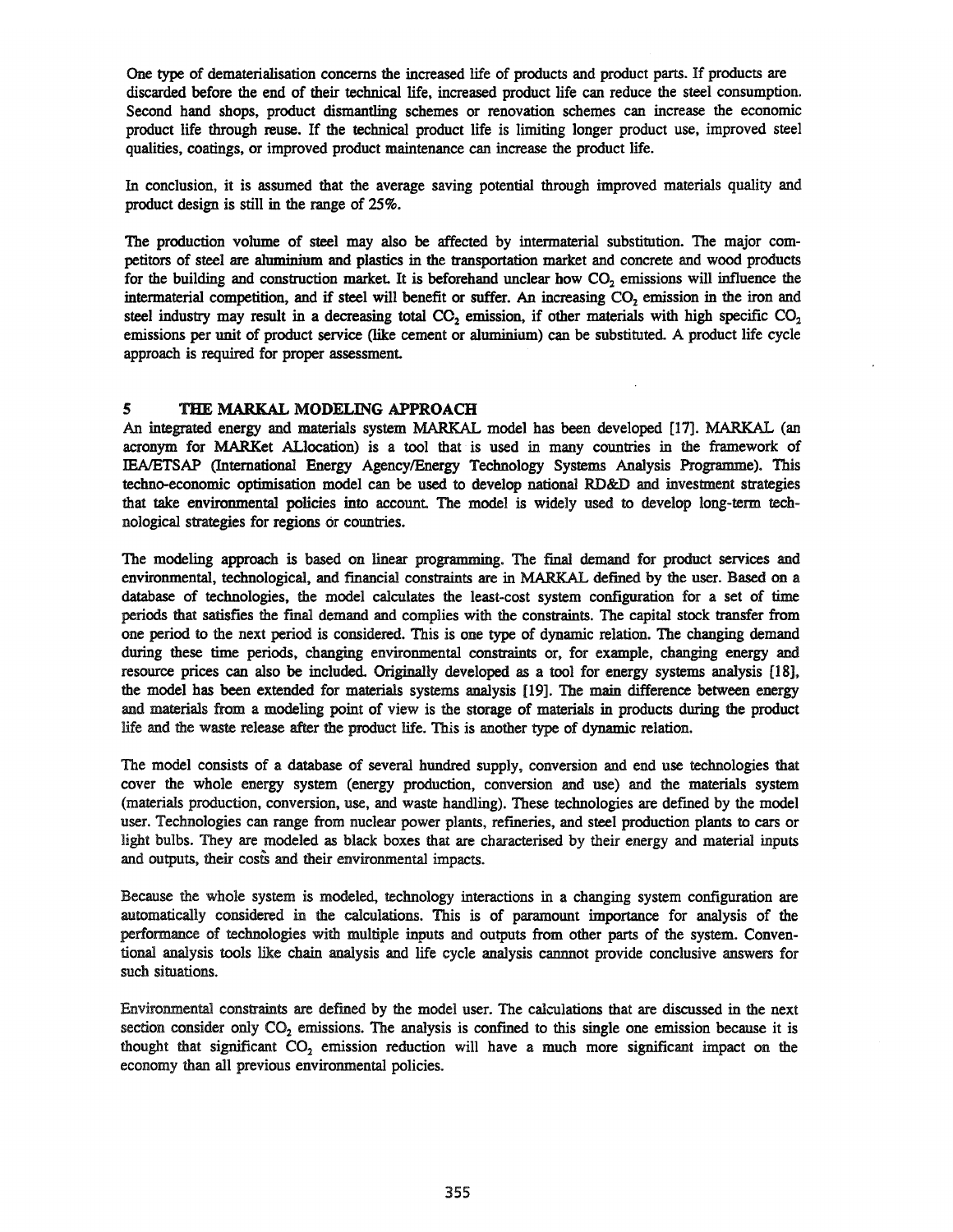Figure 4: *The materials life cycle model*



Figure 4 shows the model structure for products and materials. More than 30 materials like steel, aluminium, cement, paper, nitrogen fertilizers and wood are included. A large number of products are modeled, representing the application of these materials. This includes several types of buildings, cars, and household equipment Auxiliary materials like fertilizers, solvents, and chlorine that do not end up in products are also considered. The model contains several hundred technologies in the energy system with a significant number of improvement options.

Based on the database of Figure 5: *Model structure for the* technologies, the model *iron and steel industry* calculates the least costsystem configuration that satisfies the demand for products and services for a certain period, while taking  $CO<sub>2</sub>$  taxes into account. Future costs are expressed in current prices, based on a discount rate of 5%.



#### Model structure

generation.

Figure 5 shows the model structure for steel production. Three technologies are considered for ironmaking: the blast furnace,

The MARKAL approach allows the comparison of completely different options like e.g. energy efficient steelmaking technologies, increased scrap recycling and dematerialisation for emission reduction. Interactions between technologies are taken into account, e.g. the interaction between electricity savings in EAF steel production and  $CO<sub>2</sub>$  emission mitigation in electricity

Corex and CCF. Increased coal injection is considered as autonomous development for blast furnaces. Charcoal and waste plastic are considered as substitutes for (limited amounts of) coal in ironmaking. Two steelmaking routes are considered: BOF and EAF. DR! can substitute scrap in EAF steelmaking. Three steel qualities are considered: very pure (e.g. sheet < 3 mm and coated sheet), pure (e.g. sheet> 3mm, wire and tubes) and conventional (e.g. bars, castings). The more scrap is added, the lower the steel quality. Scrap based EAF can only be used for the pure and the conventional quality. The very pure quality can only be produced from iron or from DR!. Cast iron is considered as separate quality.





The steel applications include bulk products like cars, steel frames for buildings, steel reinforcements, machinery and other capital equipment, household equipment. Competing materials like concrete (for buildings), aluminium (for cars and trucks), plastics (for cars and household equipment), and glass (for food containers) are considered

#### Model calculations

Model calculations have been done for the base case without  $CO<sub>2</sub>$  emission reduction and for a number of  $CO<sub>2</sub>$  tax scenarios that are shown in Figure 6. One set of calculations included  $CO<sub>2</sub>$  removal and storage, another set lacked this option. This represents the uncertainty whether this key option will become technologically feasible and socially acceptable.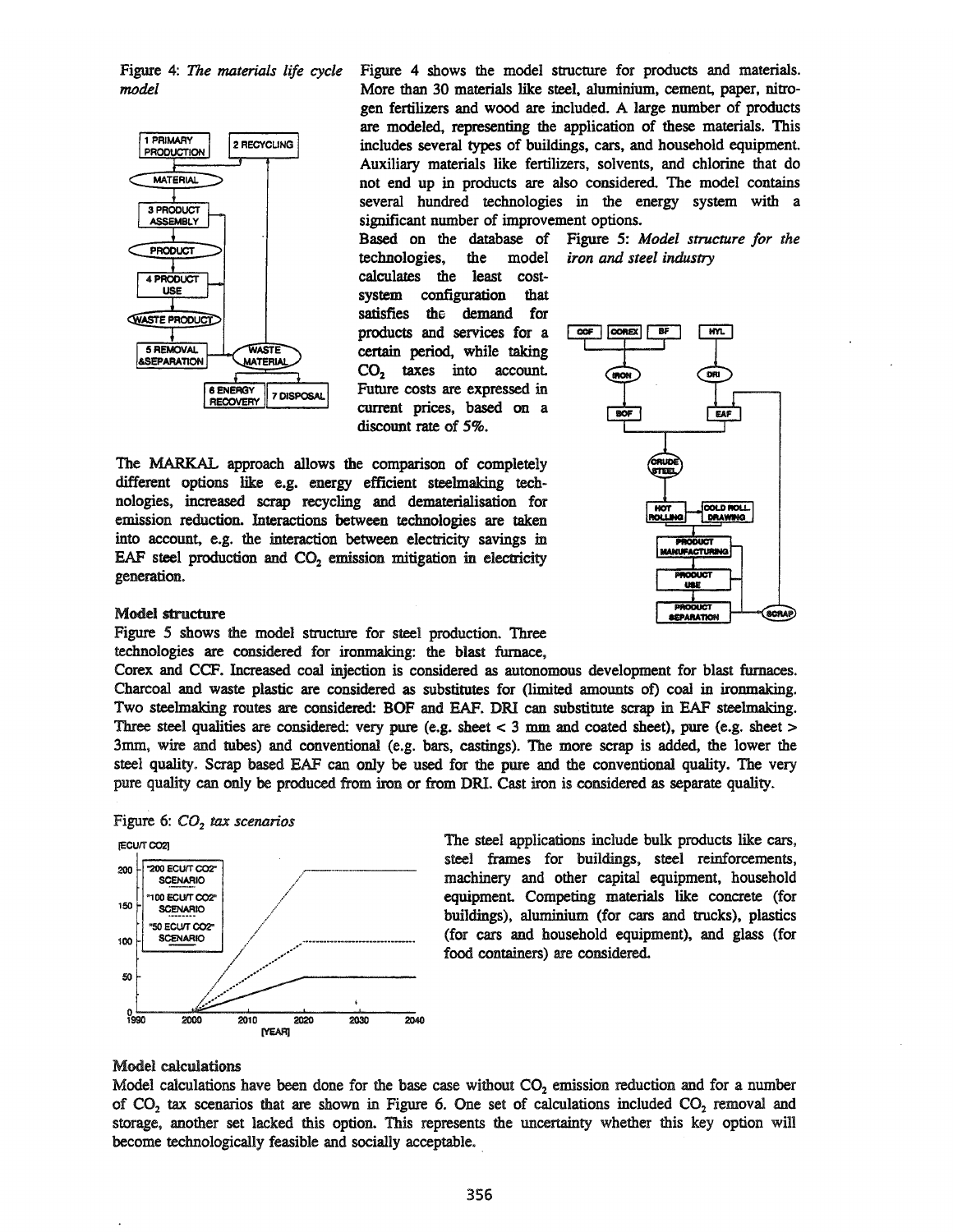#### 6 RESULTS OF THE MARKAL CALCULATIONS

the base case without  $CO<sub>2</sub>$  emission reduction. [17] There is still some growth in the total steel MT STEELNEARJ demand. Individual sectors are shown in Figure 200 8. The BOF steel production remains at a constant level, the growth is completely cove- <sup>150</sup> red by increasing EAF steel production, based on increasing scrap availability. 100

If  $CO<sub>2</sub>$  reduction is initiated, the steel industry<br>is significantly affected. Especially the is significantly affected. Especially the production structure for iron and steel changes. Figure 9 shows the iron production structure in  $2020$  in the scenario with  $CO<sub>2</sub>$  storage with increasing  $CO<sub>2</sub>$  taxes. The total iron production is hardly affected. As the tax level increases,

Figure 7 shows the iron and steel production in Figure 7: *Iron and steel production in the base case*



there is a switch from Corex in the base case to increased CCF to Corex with  $CO<sub>2</sub>$  removal. The solution is rather sensitive for the removal and storage costs. In the calculations, it was assumed that the costs are in the range of 30-40 *ECU/t* CO<sub>2</sub> (*ECU*=*European Currency Unit*; 1 *ECU*=1.2 US\$). If the costs are raised to 50-60 *ECU/t CO<sub>2</sub>*, the production shifts to a mix of CCF and DRI. In the scenario where  $CO_2$  removal is not included (Figure 10), the iron production volume is significantly affected. DRI based steel production is introduced on a large scale. Corex iron production is especially negatively affected, CCF becomes the dominant iron production technology.

The  $CO<sub>2</sub>$  impact of smelting reduction technologies is significantly affected by the production structure for electricity. For example Corex produces more than 15 OJ of gas and steam by-products per tonne iron. These products will generally be used for large-scale power generation. Figure 11 shows that power production in the reference energy system becomes virtually CO<sub>2</sub>-free at higher emission reduction penalties. Coal is substituted by natural gas, nuclear energy and renewables, so power production based on the energy by-products of steel production saves no  $CO<sub>2</sub>$  emissions in power production.

Figure 9: *Changing {ron production 2020 due to*  $CO<sub>2</sub>$  *tax, including*  $CO<sub>2</sub>$  *storage option* [17]



Figure 8: *Iron and steel consumption, base case [17]*



Figure 10: *Changing iron production 2020 due to*  $CO<sub>2</sub>$  *tax,* no  $CO<sub>2</sub>$  *storage option* [17]

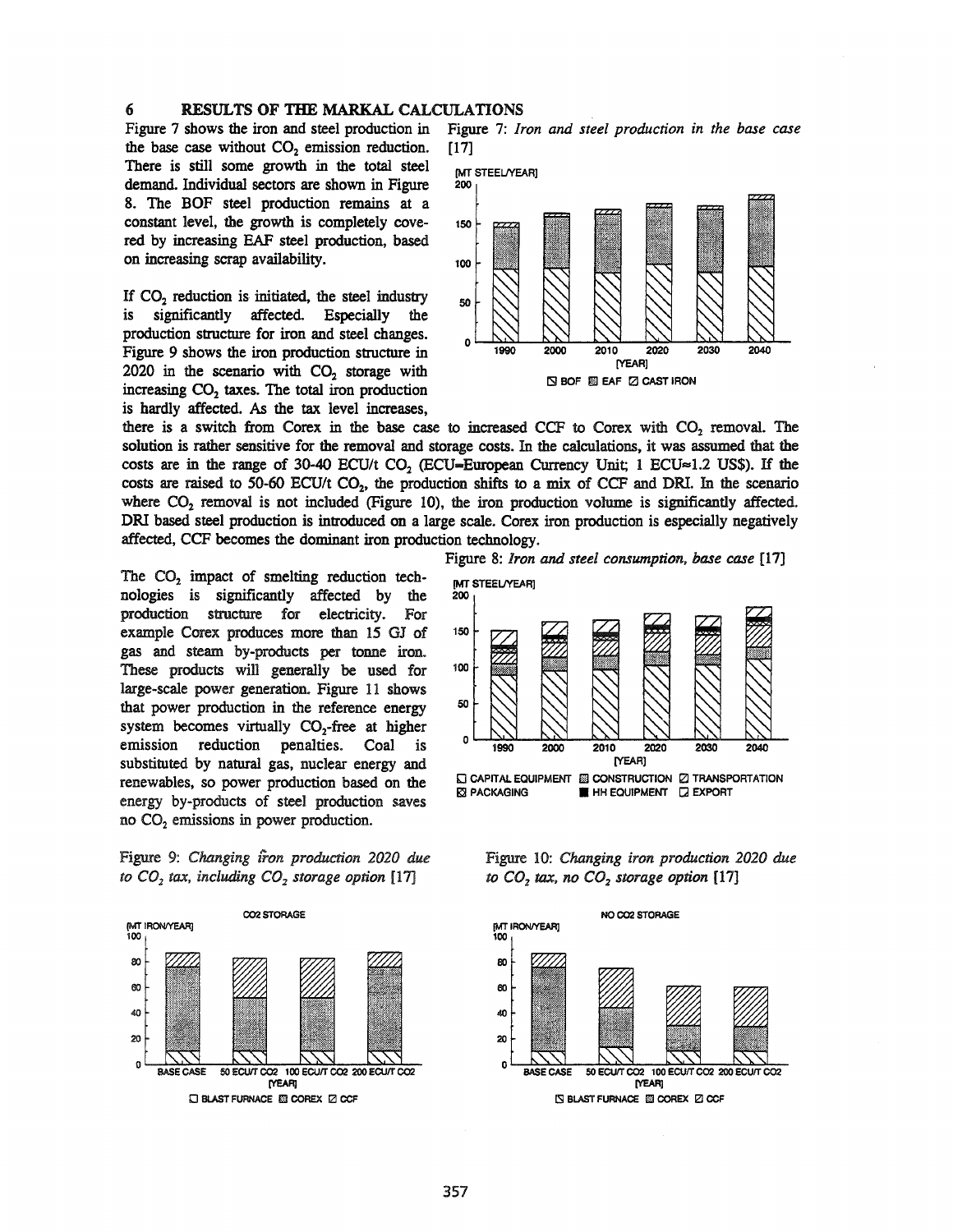Figure 11: *Power production in 2020 with increasing CO2 taxes*



<sup>7</sup> CONCLUSIONS <sup>[-]</sup><br>The iron and steel industry is one of the energy intensive 150 The iron and steel industry is one of the energy intensive industries that will be significantly affected by the imminent  $CO<sub>2</sub>$  policies. The Western European steel in- 100 dustry emits 7% of the total  $CO<sub>2</sub>$  emissions in this region. Blast furnaces will in the next century be replaced. One option are energy efficient smelting reduction technologies with significant amounts of energy byproducts. The other option is EAF technology. The best choice will be significantly affected by future  $CO<sub>2</sub>$ policies. The development of  $CO<sub>2</sub>$  removal and storage

Figure 12 shows the impact of a 100 ECU/t CO<sub>2</sub> tax on the prices of some materials in 2020. The price increase, compared to the base case without emission reduction, is the lowest for plastics and paper and the highest for concrete. Steel is in an intermediate position. It gains competitiveness compared to concrete, but loses competitiveness com-pared to plastics and paper. The position relative to aluminium is hardly affected. Based on these figures, the impact on different markets can be predicted: steel will become more attractive for the building sector and less attractive for the packaging and transportation sector.

#### Figure 12: *Materials prices in 2020, 100 ECUIt CO2 (base case ==100)*



technology is also of key importance in the strategy selection. The use of coal based smelting reduction processes is optimal in case of weak  $CO<sub>2</sub>$  policies or in case of strong  $CO<sub>2</sub>$  policies and low removal and storage costs. However, if  $CO<sub>2</sub>$  removal proves to be infeasible and strong  $CO<sub>2</sub>$  policies are introduced, the gas based DR! production processes will become more attractive. In both cases, the energy efficiency of the iron and steel industry will further increase in the next decades.

There is a significant potential for improved materials efficiency. This potential is generally neglected in energy efficiency and CO<sub>2</sub> reduction studies. However improved steel qualities are of similar importance for  $CO<sub>2</sub>$  emission reduction as increased energy efficiency. It remains to see if this potential will be used to its full extent in the next decades. Preliminary MARKAL model calculations indicate that the impact of  $CO<sub>2</sub>$  policies on the competition with other materials will be limited.

The MARKAL approach provides additional information regarding the changing system configuration. Especially smelting reduction processes produce significant amounts of gaseous energy by-products that will be used for electricity production. This development has significant consequences for the energy system configuration, especially for electricity production planning. The beneficial CO<sub>2</sub>-balance of energy efficient smelting reduction technologies will however be off-set by competing power producers in a situation with high  $CO<sub>2</sub>$  taxes. In case  $CO<sub>2</sub>$  policies are initiated, the reference electricity production will become CO<sub>2</sub>-free. As a consequence, power production with energy by-products from the steel industry becomes less attractive. This does significantly influence the optimal choice of steel production technologies. MARKAL can be used to analyse this type of system interactions.

#### 8 REFERENCES

- [1] K.S. Yosb.iki-Gravelsins, J.M. Toguri, R.T.C. Choo: *Metals Production, Energy and the Environment, Part II: Environmental Impact.* JOM August 1993, pp. 23-29.
- [2] A. Griibler: *Emission reduction at the global level.* Energy Vol. 18, No.5, pp. 539-581, 1993.